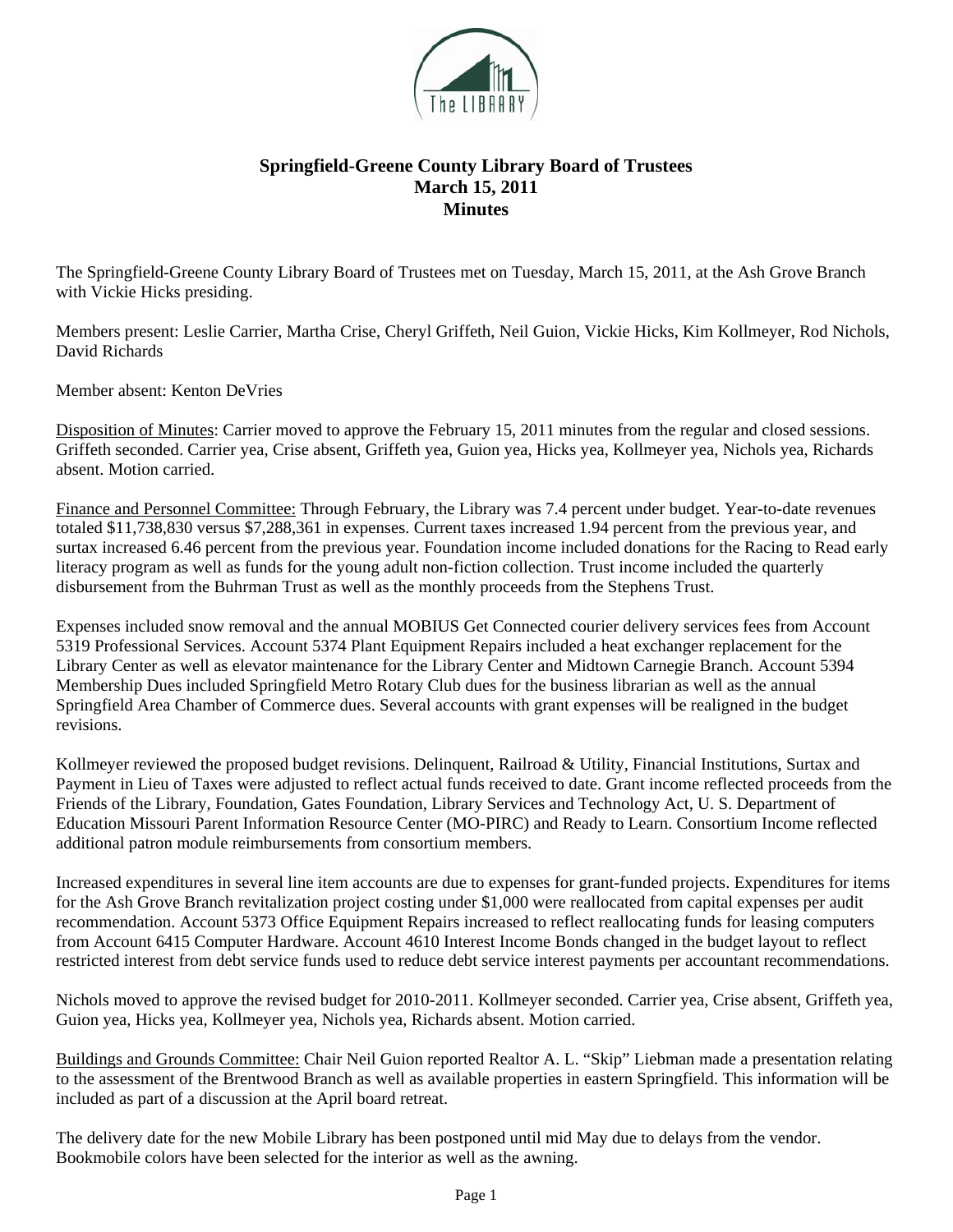Swisshelm Group, Inc. has had discussions with staff about a possible coffee kiosk at the Midtown Carnegie Branch. Nothing has been formalized at this time.

Programs, Services and Technology Committee: Statistics reflected the Library's closure February 1-2 for snow and delayed openings three days. Circulation in February decreased 11.4 percent with 276,441 materials circulating systemwide. Total branch traffic decreased 17.7 percent with 124,460 patron visits. Systemwide, 1,923 groups used the meeting rooms with an attendance of 9,609. There were 488,276 searches from remote use of the Library's electronic products. The Web server recorded a total of 1,602,850 page views by 57,244 visitors during February.

Report of the Director: Executive Director Regina G. Cooper commended the Ash Grove Branch staff on the handling of an incident in which a patron became seriously ill and an ambulance was called. The staff remained calm and acted professionally.

The Library was awarded the first half of the Library Services and Technology Act digitization grant to continue the Community & Conflict project. The remainder of the funding will depend on the outcome of the federal budget passed by Congress.

The Bank of Missouri donated \$500 to the Republic Branch. Kirkpatrick, Phillips & Miller CPAs, (KPM) raised \$190 recently during the company's Jeans Day and donated the funds to the Library Foundation.

Library Center Reference Public Service Supervisor Lynn Clark will retire on March 31. Clark began working for the Library in May 1976. Kim Flores will be the new Brentwood Branch Manager after a replacement is found for her current position as Republic Branch Manager. Community Relations Director Kathleen O'Dell, who has been named 2011 Quill Award Winner, will be inducted into the Missouri Writers Hall of Fame on Saturday, March 19.

The Library is participating in a series of discussions convened by the Springfield Area Chamber of Commerce concerning diversity and economic development in Springfield. This Minorities in Business program involves policies related to hiring, purchasing and construction.

Cooper displayed a sample of the new Playaway View, an all-in-one video player preloaded with multiple education and entertainment programming for children. This new product is available only in libraries.

Collection Services Manager Lisa Sampley was interviewed for an article that appeared in the March 14 issue of the "New York Times" regarding publisher HarperCollins' restrictions on limiting libraries to 26 checkouts per e-book. Sampley was also interviewed by local television station KSFX. The library will continue to purchase books but decided to not purchase e-books from HarperCollins until a policy change is made.

Staff members visited a couple of libraries in St. Charles County to view children's picture book bins. Ideas will be presented at the next Buildings and Grounds Committee meeting.

Library Center Local History Associate John Rutherford attended the Republic Business Expo as well as the Northside Betterment Association meeting dressed as Ben Franklin promoting the Money Smart Week series April 2-9.

## *Martha Crise arrived at the meeting.*

Foundation Update: Director Michelle Creed reported a \$4,500 distribution was made for the young adult non-fiction collection from the Foundation Fund book endowment at the Community Foundation of the Ozarks, and a \$5,000 annual distribution from the Annie Busch Fund for Early Literacy was made to support the Racing to Read initiative.

Sponsorship opportunities are available to help fund the Mobile Library's ongoing operations and expenses. A fundraising brochure outlines the marketing opportunities at the various sponsorship levels.